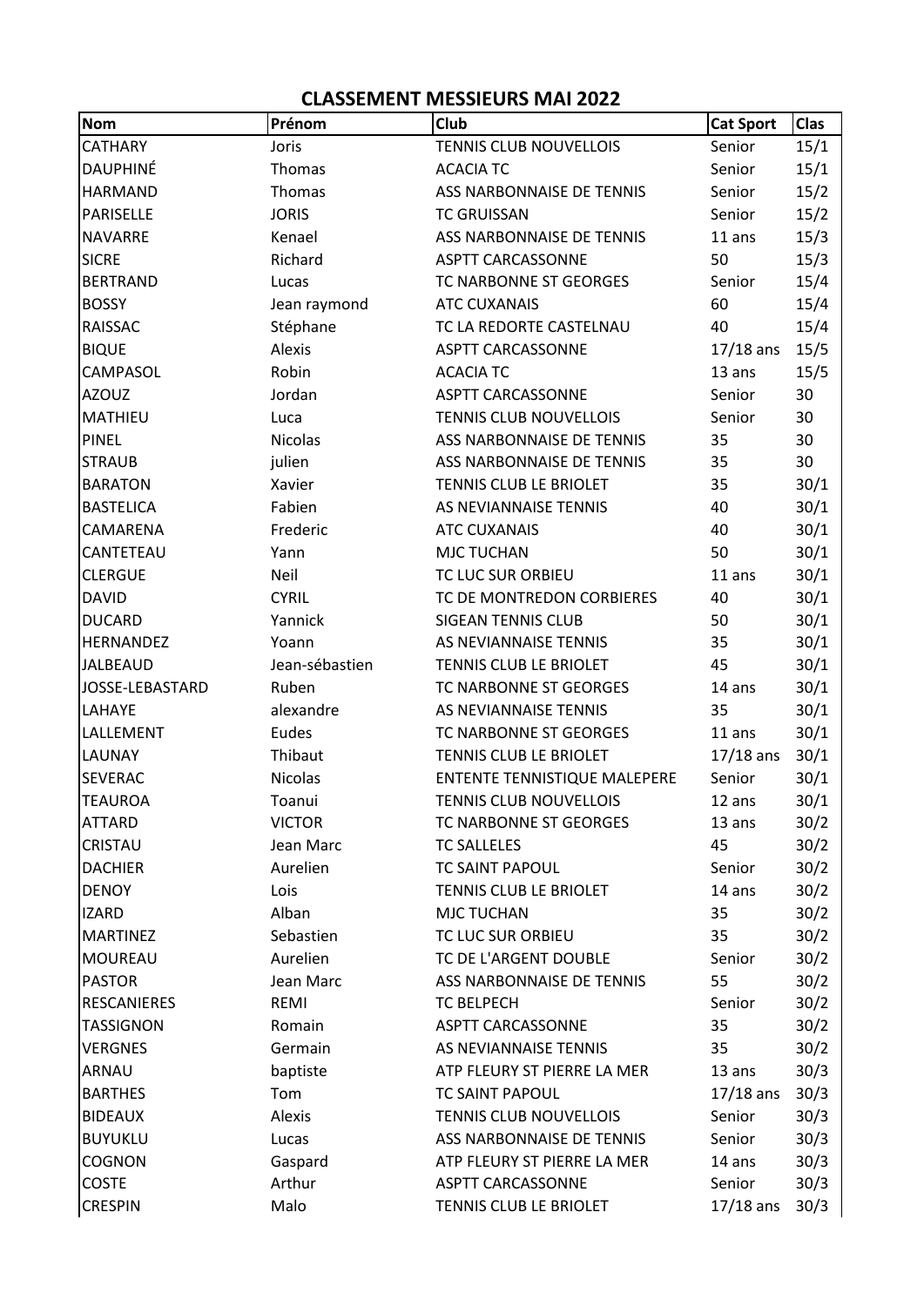| <b>GALIBER</b>             | <b>Baptiste</b>        | TC NARBONNE ST GEORGES              | 13 ans      | 30/3 |
|----------------------------|------------------------|-------------------------------------|-------------|------|
| <b>GARCIA</b>              | frederic               | TENNIS COURSAN/SALLES D'AUDE        | 45          | 30/3 |
| <b>GARCIAN</b>             | arthur                 | <b>ENTENTE TENNISTIQUE MALEPERE</b> | 12 ans      | 30/3 |
| <b>HABIBI</b>              | Jibril                 | ASS NARBONNAISE DE TENNIS           | $15/16$ ans | 30/3 |
| <b>LAFARE</b>              | Julien                 | TC DE MONTREDON CORBIERES           | $17/18$ ans | 30/3 |
| <b>LIEBSCHUTZ</b>          | Quentin                | ASS NARBONNAISE DE TENNIS           | 13 ans      | 30/3 |
| <b>MARESCAL</b>            | Laurent                | CIS VILLEMOUSTAUSSOU                | 50          | 30/3 |
| <b>MONIE</b>               | Florent                | <b>CABARDES TENNIS CLUB</b>         | Senior      | 30/3 |
| <b>PAVOT</b>               | Ayrton                 | TC LUC SUR ORBIEU                   | $15/16$ ans | 30/3 |
| PORCEDDU                   | <b>Nicolas</b>         | TC DE TREBES                        | Senior      | 30/3 |
| <b>RICHER</b>              | Olivier                | AS NEVIANNAISE TENNIS               | 35          | 30/3 |
| <b>SERIN</b>               | Camille                | ATP FLEURY ST PIERRE LA MER         | 13 ans      | 30/3 |
| <b>THOURON</b>             | Robin                  | <b>TC BOUTENAC</b>                  | 12 ans      | 30/3 |
| <b>TOURNIER</b>            | Alexis                 | TC LUC SUR ORBIEU                   | 12 ans      | 30/3 |
| <b>TREIG</b>               | Julien                 | TC DE MONTREDON CORBIERES           | $17/18$ ans | 30/3 |
| <b>BARAT</b>               | Arnaud                 | <b>MJC TUCHAN</b>                   | 40          | 30/4 |
| <b>BOTTIN</b>              | Nathan                 | <b>ACACIA TC</b>                    | 11 ans      | 30/4 |
| <b>BROUSSON</b>            | clement                | TC NARBONNE ST GEORGES              | 13 ans      | 30/4 |
| <b>CATHALA</b>             | César                  | <b>ASPTT CARCASSONNE</b>            | Senior      | 30/4 |
| <b>DA SILVA MARTINS</b>    | Enzo                   | <b>TC GRUISSAN</b>                  | 13 ans      | 30/4 |
| DE PINEL DE LA TAULE       | Alexis                 | <b>TC GRUISSAN</b>                  | Senior      | 30/4 |
| <b>ESTEVE</b>              | Patrice                | <b>TC ARGELIERS</b>                 | 50          | 30/4 |
| <b>FERRIER</b>             | <b>NOAH</b>            | <b>TC CHALABRAIS</b>                | $15/16$ ans | 30/4 |
| <b>GACHENOT</b>            | Simon                  | <b>CIS VILLEMOUSTAUSSOU</b>         | 35          | 30/4 |
| <b>GARCIA</b>              | Arnaud                 | AS NEVIANNAISE TENNIS               | 40          | 30/4 |
| <b>GERAUD LAPORTE</b>      | ALEXANDRE              | TC NARBONNE ST GEORGES              | 9 ans       | 30/4 |
| <b>GOARANT</b>             | Simon                  | TENNIS CLUB LE BRIOLET              | 11 ans      | 30/4 |
| <b>GRANEL</b>              | <b>SINCLAIR</b>        | TC NARBONNE ST GEORGES              | 10 ans      | 30/4 |
| <b>GRAU</b>                | <b>WILFRIED</b>        | <b>ENTENTE TENNISTIQUE MALEPERE</b> | 45          | 30/4 |
| <b>HEAP</b>                | Rocky                  | TC NARBONNE ST GEORGES              | 12 ans      | 30/4 |
| <b>LABADIE</b>             | maxime                 | TENNIS CLUB DE LIMOUX               | 12 ans      | 30/4 |
| <b>MIGUEL</b>              | Nicolas                | TENNIS CLUB LE BRIOLET              | 40          | 30/4 |
| <b>PUJOL</b>               | Jean-Marc              | <b>SIGEAN TENNIS CLUB</b>           | 35          | 30/4 |
| <b>RIERA</b>               | lanis                  | <b>TC CHALABRAIS</b>                | $15/16$ ans | 30/4 |
| <b>SIMONI</b>              | <b>MICHEL</b>          | TENNIS CLUB DE LIMOUX               | 60          | 30/4 |
| <b>ADIDO</b>               | <b>CAUREL FINAGNON</b> | TC NARBONNE ST GEORGES              | $17/18$ ans | 30/5 |
| <b>BARTHE</b>              | david                  | TC DE TREBES                        | 50          | 30/5 |
| CARDON                     | <b>NOLAN</b>           | <b>NARBONNE PLAGE TENNIS</b>        | 11 ans      | 30/5 |
| COSME                      | <b>AXEL</b>            | TC DE TREBES                        | 11 ans      | 30/5 |
| <b>DURET</b>               | Charlie                | <b>TC DE TREBES</b>                 | 11 ans      | 30/5 |
| <b>EICHHOLTZER</b>         | evan                   | TC CANET SAINT MARCEL               | $15/16$ ans | 30/5 |
| <b>FILIPPONI MATTIGNON</b> | Diego                  | TC DE MONTREDON CORBIERES           | 12 ans      | 30/5 |
| <b>GALIBERT</b>            | jules                  | TENNIS CLUB DE LIMOUX               | $15/16$ ans | 30/5 |
| <b>LEROY</b>               | william                | <b>TC ARGELIERS</b>                 | 45          | 30/5 |
| <b>LOUNNAS</b>             | Loric                  | TC DE TREBES                        | 12 ans      | 30/5 |
| <b>LUZ DIATTA</b>          | <b>PIERRE</b>          | TC DE MONTREDON CORBIERES           | 12 ans      | 30/5 |
| <b>MASSON ROUBY</b>        | maxandre               | <b>NARBONNE PLAGE TENNIS</b>        | 11 ans      | 30/5 |
| <b>NOYES</b>               | lucas                  | TC MARCORIGNAN                      | $10$ ans    | 30/5 |
| <b>OTTO</b>                | Vincent                | TC DE TREBES                        | Senior      | 30/5 |
| PITIÉ                      | Maxime                 | TC LA REDORTE CASTELNAU             | $15/16$ ans | 30/5 |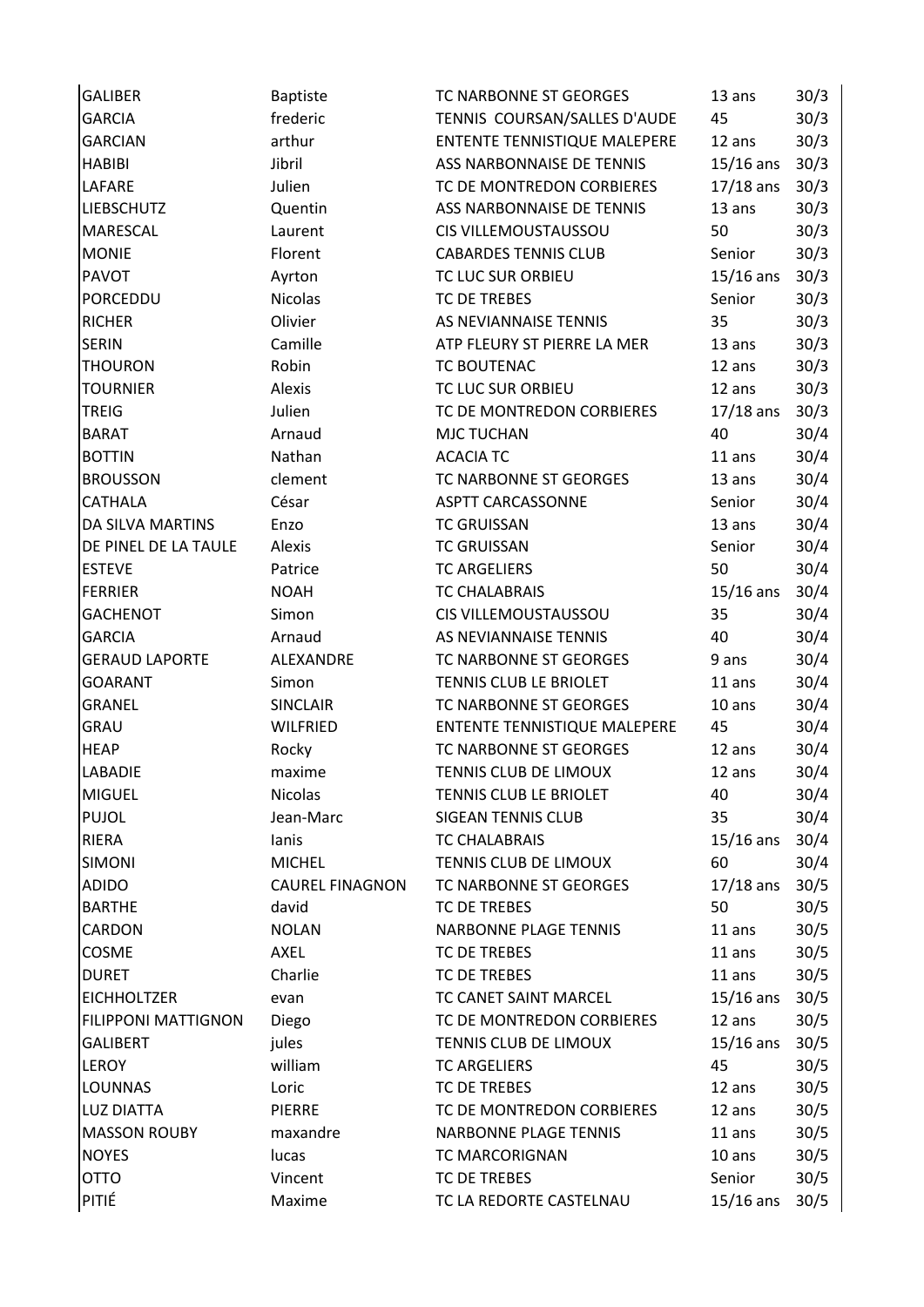| <b>PROVOST SAEZ</b>  | Maë            | <b>TC ARGELIERS</b>                 | $15/16$ ans | 30/5 |
|----------------------|----------------|-------------------------------------|-------------|------|
| <b>REYBAUD</b>       | <b>Nicolas</b> | TENNIS CLUB LE BRIOLET              | 45          | 30/5 |
| <b>RIQUELME</b>      | GAEL           | TC DE L'ARGENT DOUBLE               | $13$ ans    | 30/5 |
| <b>SOLER</b>         | Axel           | <b>ENTENTE TENNISTIQUE MALEPERE</b> | $17/18$ ans | 30/5 |
| <b>TAILLIEZ</b>      | <b>Nicolas</b> | TENNIS CLUB LE BRIOLET              | 50          | 30/5 |
| <b>VIVES</b>         | mael           | TC CANET SAINT MARCEL               | $13$ ans    | 30/5 |
| <b>ARNAUD</b>        | <b>LORENZO</b> | <b>TC ARGELIERS</b>                 | 12 ans      | 40   |
| <b>BARBASTE</b>      | Paul           | <b>TC ARGELIERS</b>                 | 12 ans      | 40   |
| <b>BOUSQUET</b>      | <b>Nicolas</b> | TC CANET SAINT MARCEL               | 35          | 40   |
| <b>DJERANIAN</b>     | Andre          | ASS NARBONNAISE DE TENNIS           | 70          | 40   |
| <b>FAVRE</b>         | Mahé           | <b>TC DE TREBES</b>                 | 14 ans      | 40   |
| LOERTSCHER-RUIZ      | <b>TIMOTHE</b> | <b>NARBONNE PLAGE TENNIS</b>        | $11$ ans    | 40   |
| IRIEUTOR             | Maxime         | TENNIS CLUB LE BRIOLET              | Senior      | 40   |
| <b>SALLAN</b>        | Louis          | <b>TENNIS CLUB NOUVELLOIS</b>       | 8 ans       | 40   |
| <b>SANCHEZ</b>       | benjamin       | <b>TC DE TREBES</b>                 | $11$ ans    | 40   |
| VANHOENACKER         | Anir           | <b>TC ARGELIERS</b>                 | 13 ans      | 40   |
| <b>VERDIER-BIGOT</b> | joris          | TC CANET SAINT MARCEL               | Senior      | 40   |

## **CLASSEMENT DAMES MAI 2022**

| <b>Nom</b>                | Prénom       | Club                          | <b>Cat Sport</b> | Clas |
|---------------------------|--------------|-------------------------------|------------------|------|
| <b>DECOURT</b>            | cécile       | <b>TC GRUISSAN</b>            | Senior           | 15/4 |
| <b>EONIN</b>              | Laura        | <b>ATC CUXANAIS</b>           | 35               | 15/4 |
| <b>DUMONT DAYOT</b>       | <b>BETTY</b> | <b>TC GRUISSAN</b>            | 45               | 15/5 |
| <b>PORCEL</b>             | Sylvia       | TC LEZIGNAN CORBIERES         | 60               | 30   |
| <b>MALARD</b>             | Anaïs        | TC LA ROQUELONGUE             | Senior           | 30/1 |
| <b>MOURRUT</b>            | Marine       | <b>TENNIS CLUB NOUVELLOIS</b> | Senior           | 30/1 |
| <b>RAYNAUD</b>            | Celia        | <b>MJC TUCHAN</b>             | Senior           | 30/1 |
| <b>JAMMES</b>             | Lou          | <b>TENNIS A LA GARENNE</b>    | $15/16$ ans      | 30/2 |
| <b>JULLY</b>              | LAURA        | TC NARBONNE ST GEORGES        | 14 ans           | 30/2 |
| <b>LAFFON</b>             | Céline       | <b>TC MARCORIGNAN</b>         | 45               | 30/2 |
| <b>MARION</b>             | Nathalie     | TENNIS CLUB LE BRIOLET        | 40               | 30/2 |
| <b>ARRANS</b>             | paula        | TC NARBONNE ST GEORGES        | $15/16$ ans      | 30/3 |
| <b>FERRIOL</b>            | perrine      | TENNIS CLUB DE LIMOUX         | $15/16$ ans      | 30/3 |
| <b>GAUSSENS</b>           | Poeiti       | <b>TENNIS CLUB NOUVELLOIS</b> | 13 ans           | 30/3 |
| <b>DEGAND DURAND</b>      | Pascaline    | <b>TC ARGELIERS</b>           | 35               | 30/4 |
| <b>DELBOURG</b>           | Mélissa      | ASS NARBONNAISE DE TENNIS     | $15/16$ ans      | 30/4 |
| <b>DOS SANTOS PAILLES</b> | mathilde     | TENNIS CLUB DE LIMOUX         | 13 ans           | 30/4 |
| <b>MESSAL</b>             | olivia       | ENTENTE TENNISTIQUE MALEPERE  | 40               | 30/4 |
| <b>SERNA</b>              | Stephanie    | CIS VILLEMOUSTAUSSOU          | Senior           | 30/4 |
| <b>BROTTO</b>             | Noémie       | TC DE L'ARGENT DOUBLE         | 14 ans           | 30/5 |
| <b>DUSAUTOIR</b>          | Loreline     | ENTENTE TENNISTIQUE MALEPERE  | $15/16$ ans      | 30/5 |
| <b>GARCIA</b>             | Stephanie    | TC LUC SUR ORBIEU             | 45               | 30/5 |
| <b>GARGALLO</b>           | <b>EVA</b>   | TC CANET SAINT MARCEL         | $15/16$ ans      | 30/5 |
| <b>GAZANIOL</b>           | sarah        | ENTENTE TENNISTIQUE MALEPERE  | $15/16$ ans      | 30/5 |
| <b>MONTOLIO</b>           | Tamara       | <b>TC ARGELIERS</b>           | 13 ans           | 30/5 |
| PELUCHONEAU               | Sophie       | ASS NARBONNAISE DE TENNIS     | Senior           | 30/5 |
| PILLONEL                  | armoni       | <b>NARBONNE PLAGE TENNIS</b>  | 14 ans           | 30/5 |
| ROQUELAURE                | Julie        | <b>TENNIS CLUB NOUVELLOIS</b> | 9 ans            | 30/5 |
| <b>SOCINSKI</b>           | Romane       | TC DE MONTREDON CORBIERES     | 11 ans           | 30/5 |
| <b>VERBECKE</b>           | <b>BETTY</b> | TC NARBONNE ST GEORGES        | 45               | 30/5 |